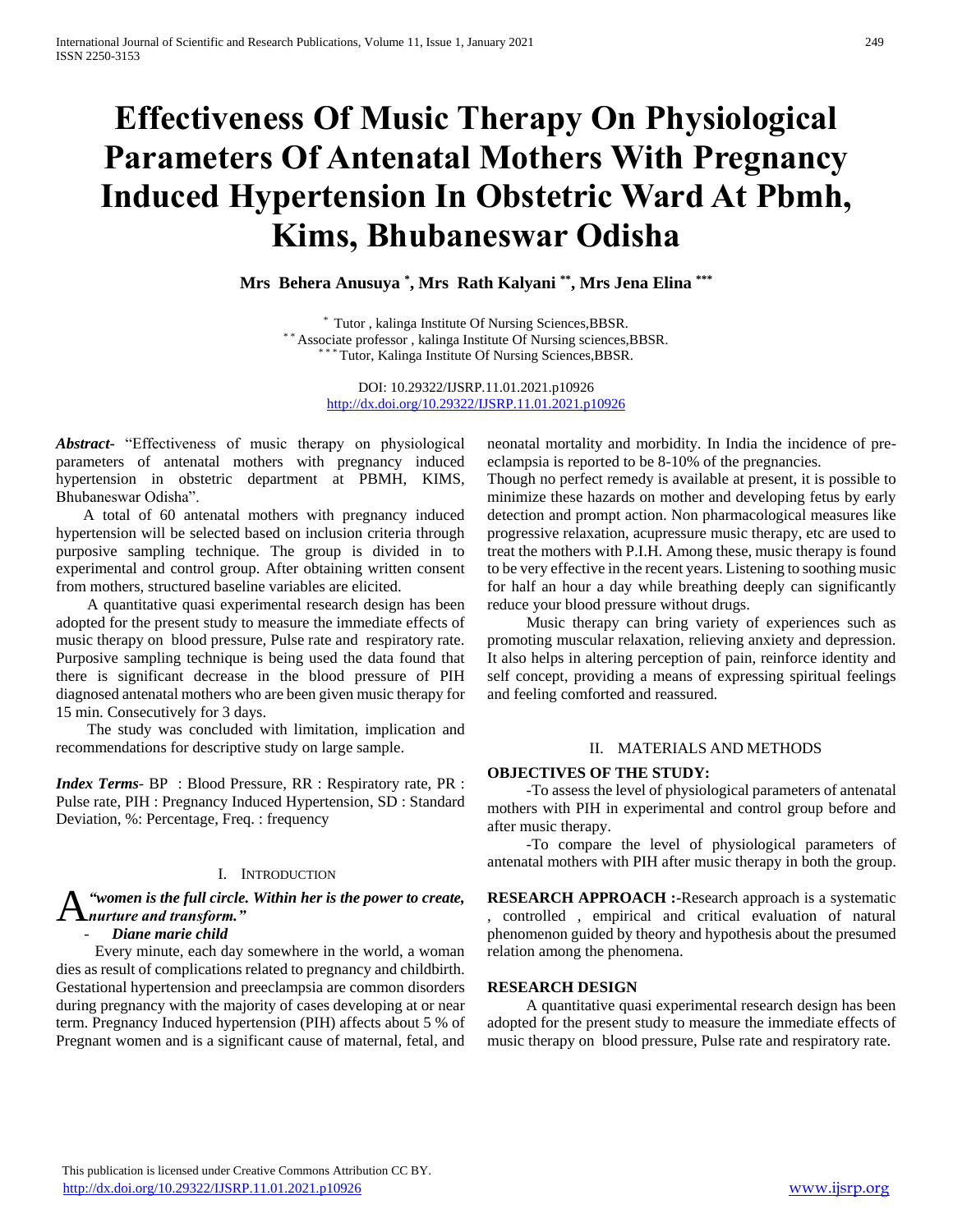| <b>GROUP</b>   | PRE-ASSESSMENT | <b>INTERVENTION</b>      | <b>POST ASSESSMENT</b> |  |
|----------------|----------------|--------------------------|------------------------|--|
| EXPERIMENTAL   | O1             | X                        | O <sub>2</sub>         |  |
| <b>CONTROL</b> | O1             | $\overline{\phantom{a}}$ | O <sub>2</sub>         |  |

O 1:- Observation 1 and O 2: Observation 2, of both experimental and control group.

X :- intervention [music therapy]

No intervention only the normal daily nursing care.

## **RESEARCH SETTING**

A study will be conducted in Obstetric department, PBMH, KIMS.

## **POPULATION**

antenatal mothers in Obstetric department, PBMH KIMS.

#### **SAMPLE AND SAMPLE SIZE**

60 antenatal hypertensive Mothers, divided into experimental group(30) and control group(30) .

#### **SAMPLING TECHNIQUE:-**

Purposive sampling tecnique **Criteria for selection of sample:- Inclusion criteria:** Antenatal Mothers - willing to participate. - diagnosed for PIH with BP above 130/90 mm hg. -available during data collection.

**Exclusion criteria:** Antenatal mothers - having blood pressure less than 130/80 mm hg.

## **DESCRIPTION OF THE TOOL**

The tool consisted of 2 sections. **Section-A**

#### **DEMOGRAPHIC DATA**

Age, Religion, Education, Occupation, Gravida/ Para/ Abortion/ Live Birth, Gestational Age, Type Of Family, Family Monthly Income.

#### **Section-B**

## **PHISIOLOGICAL ASSESSMENT**

Blood Pressure, Pulse, Respiration.

**Section - C**

A compact disc (CD) having the music of 15 minutes.

#### **DATA COLLECTION PROCEDURE**

 Formal permission was obtained from the concerned authorities. A total of 60 antenatal mothers with pregnancy induced hypertension will be selected based on inclusion criteria through purposive sampling technique. The group is divided in to experimental and control group. After obtaining written consent from mothers, structured baseline variables are elicited. Then assess the physiological parameters in both experimental and control group. Then Music Therapy will be given to experimental group for 15 minutes along with routine care. The control group will be given routine nursing care alone. After the therapy the BP, Pulse and respirations will be assessed on both control and experimental group. Music therapy will be given twice a day with two hours interval during daytime for three successive days. After every music therapy B.P, Pulse respirations are checked and recorded. The collected data are tabulated for comparative analysis.

#### III. RESULTS AND DISCUSSION:

**Finding related to effectiveness of music therapy on physiological parameters of antenatal mother diagnosed with PIH.**

## **N = 30**

a) frequency, percentage distribution, mean and SD of the BP of experimental and control group

| SL.NO          | <b>BP</b>                          | EXP. GRP. |               | <b>MEAN</b>         | CON. GRP.    |               | <b>MEAN</b>         |
|----------------|------------------------------------|-----------|---------------|---------------------|--------------|---------------|---------------------|
|                |                                    | Freq.     | $\frac{6}{9}$ |                     | Freq.        | $\frac{6}{6}$ |                     |
| 1              | $SP = 120 - 129$<br>$DP = 71 - 80$ | 14        | 46.66%        | $SP=132$<br>$DP=82$ | $\mathbf{0}$ | $0\%$         | $SP=138$<br>$DP=90$ |
| $\overline{2}$ | $SP = 130 - 139$<br>$DP = 81 - 90$ | 10        | 33.33%        | <b>SD</b>           | 18           | 60%           | <b>SD</b>           |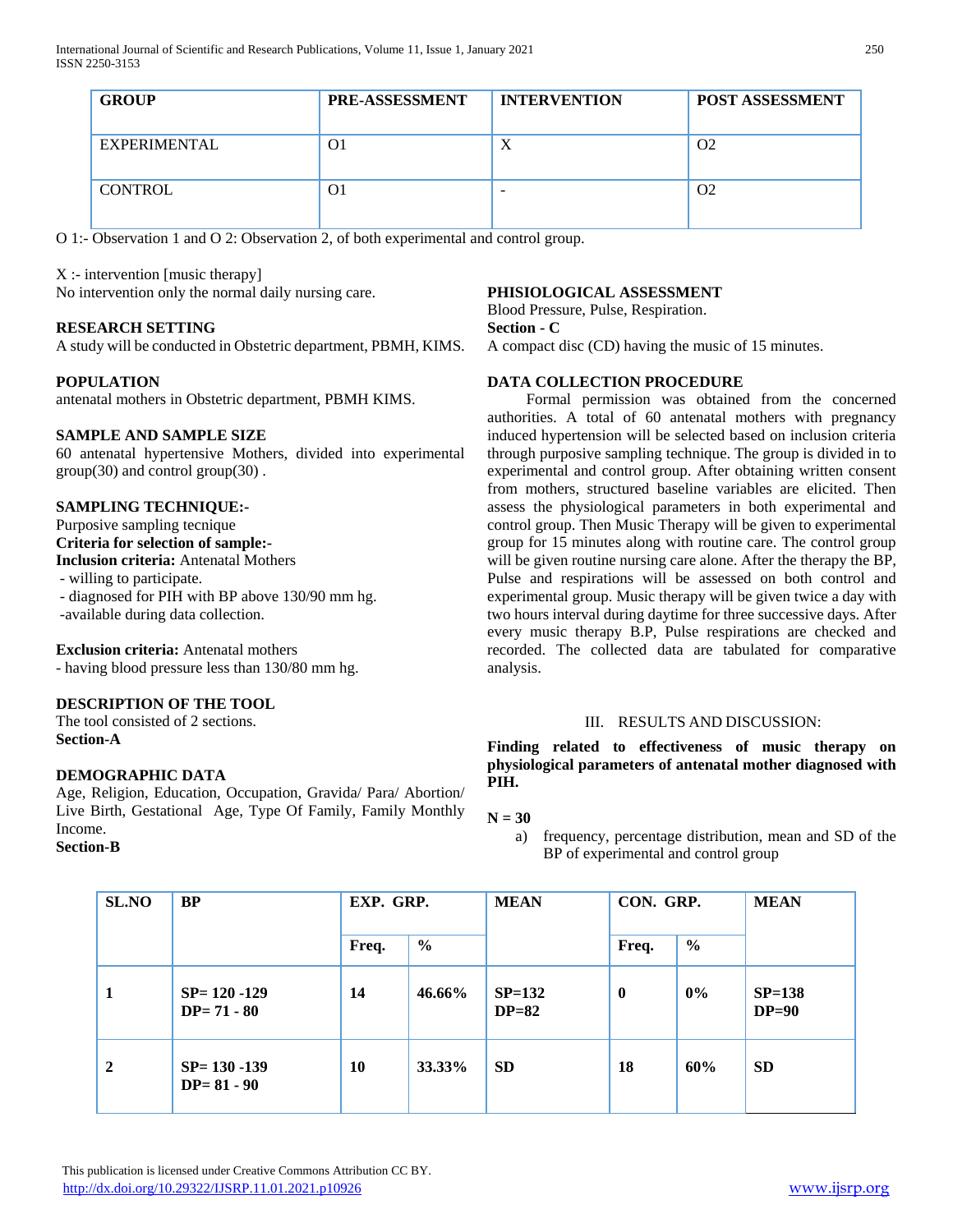| ັ | $SP = 130 - 149$<br>$DP = 91 - 100$ | Ψ | 20% | 77<br>$\overline{\phantom{a}}$ | 12 | 40% | 4.8 |  |
|---|-------------------------------------|---|-----|--------------------------------|----|-----|-----|--|
|---|-------------------------------------|---|-----|--------------------------------|----|-----|-----|--|

 The above table shows that after the post assessment in the experimental group mean of the BP is 132/82 and SD is 7.7 whereas in the control group mean of BP is 138/90 and SD is 4.8. Thus it shows that there is significant reduction in the BP after music therapy in the samples of experimental group and there is no change in the control group.

a) frequency, percentage distribution, mean and SD of the PR of experimental and control group.

| SL.NO        | <b>PR</b>  | EXP. GRP.      |               | <b>MEAN</b> | CON. GRP.        |               | <b>MEAN</b> |
|--------------|------------|----------------|---------------|-------------|------------------|---------------|-------------|
|              |            | Freq.          | $\frac{6}{6}$ |             | Freq.            | $\frac{6}{6}$ |             |
| 1            | $80 - 86$  | 20             | 66.66%        | 86          | $\boldsymbol{0}$ | 0%            | 98          |
| $\mathbf{2}$ | $88 - 94$  | $\mathbf{3}$   | 10%           | <b>SD</b>   | 6                | 20%           | <b>SD</b>   |
| 3            | $96 - 102$ | $\overline{7}$ | 23.33%        | 5.2         | 24               | 80%           | 3.2         |

**TABLE NO-9.2**

The above table shows that after the post assessment in the experimental group mean of the PR is 86 and SD is 5.2 whereas in the control group mean of PR is 98 and SD is 3.2.

Thus it shows that there is significant reduction in the after music therapy in the samples of experimental group and there is no change in the control group.

a) frequency, percentage distribution, mean and SD of the RR of experimental and control group.

# **TABLE NO-9.3**

| SL.NO          | $\mathbf{R}$ | EXP. GRP.        |               | <b>MEAN</b> | CON. GRP. |               | <b>MEAN</b> |
|----------------|--------------|------------------|---------------|-------------|-----------|---------------|-------------|
|                |              | Freq.            | $\frac{6}{6}$ |             | Freq.     | $\frac{0}{0}$ |             |
| $\mathbf{1}$   | $16 - 20$    | 8                | 6.66%         | <b>20</b>   | $\bf{0}$  | $0\%$         | 24          |
| $\overline{2}$ | $21 - 25$    | 18               | 60%           | <b>SD</b>   | 18        | 60%           | <b>SD</b>   |
| $\mathbf{3}$   | $25 - 30$    | $\boldsymbol{4}$ | 13.33%        | 5.3         | 12        | 40%           | 2.2         |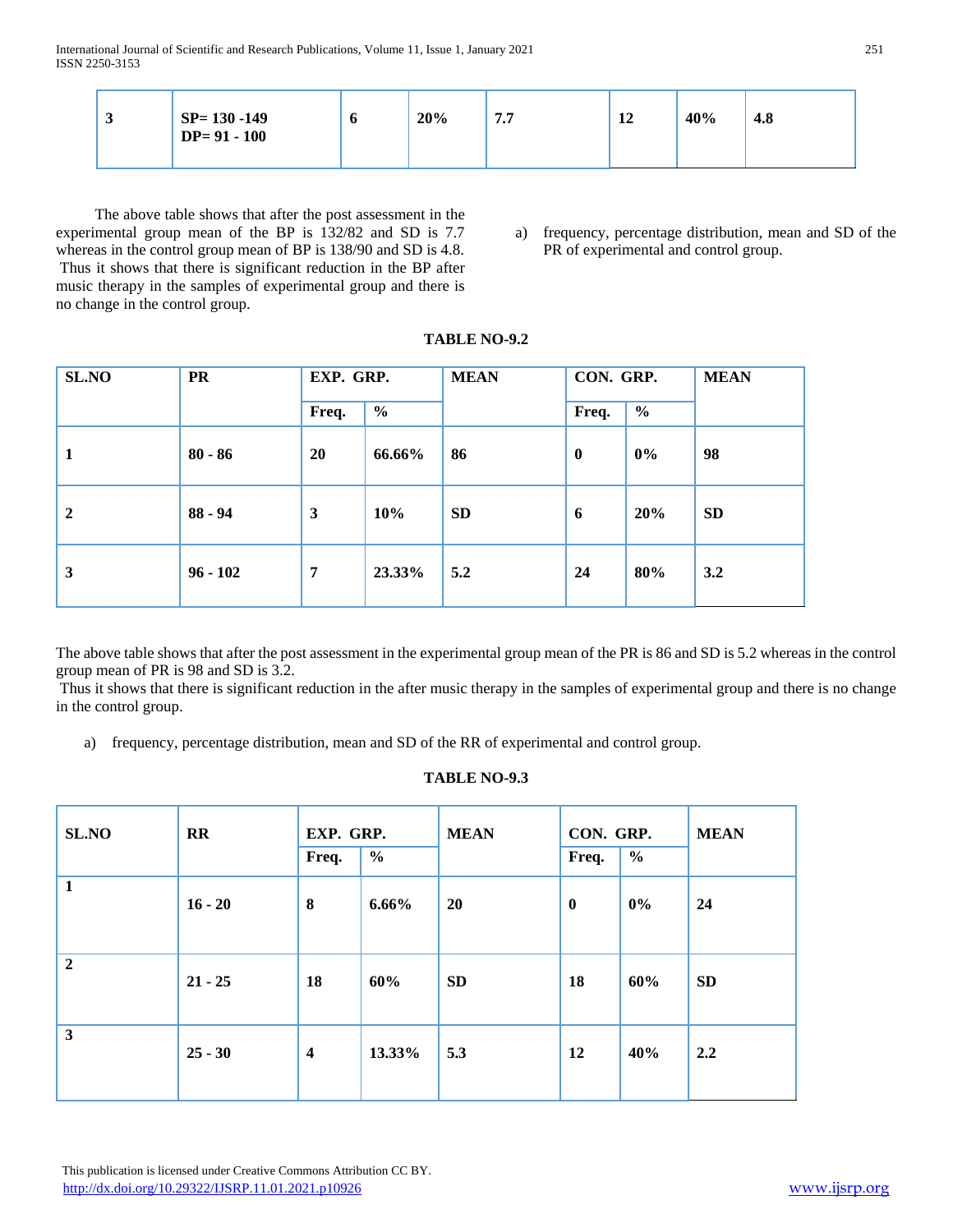The above table shows that after the post assessment in the experimental group mean of the RR is 20 and SD is 5.3 whereas in the control group mean of RR is 24 and SD is 2.2.

Thus it shows that there is significant reduction in the RR after music therapy in the samples of experimental group and there is no change in the control group.

a) mean, sd of the post test level of physiological parameters of the experimental and control group.

| <b>GROUP</b> | <b>EXPERIMENTAL GROUP</b> |           |              | <b>CONTROL GROUP</b> |           |              |  |  |
|--------------|---------------------------|-----------|--------------|----------------------|-----------|--------------|--|--|
|              | POST ASSESSMENT           |           |              | POST ASSESSMENT      |           |              |  |  |
|              | <b>BP</b>                 | <b>PR</b> | $\mathbf{R}$ | <b>BP</b>            | <b>PR</b> | $\mathbf{R}$ |  |  |
| <b>MEAN</b>  | 132/82                    | 86        | 20           | 138/90               | 98        | 24           |  |  |
| <b>SD</b>    | 7.8                       | 5.2       | 5.3          | 4.8                  | 3.2       | 2.3          |  |  |

#### **TABLE NO-9.4**

 In the experimental group, the overall post assessment mean BP was 132/82, SD was 7.8, mean PR was 86, SD was 5.2, mean RR was 20, SD was 5.3 whereas in the control group, the overall post test mean BP was 138/90, SD was 4.8, mean PR was PR 98, SD was 3.2, mean RR was 24, SD was 2.3 respectively. It was inferred that the post assessment level physiological parameters was lower (BP, PR) and RR in the experimental group than the control group. Hence the Music therapy was found to be effective in improving the Physiological parameters of the antenatal mothers with PIH.

#### IV. SUMMARY AND CONCLUSION:

 After the detailed analysis of the research study we came to the point that, In the experimental group, the overall post assessment mean BP was 132/82, SD was 7.8, mean PR was 86, SD was 5.2, mean RR was 20, SD was 5.3 whereas in the control group, the overall post test mean BP was 138/90, SD was 4.8, mean PR was PR 98, SD was 3.2, mean RR was 24, SD was 2.3 respectively. It was inferred that the post assessment level physiological parameters was lower (BP, PR) and RR in the experimental group than the control group. Hence the Music therapy was found to be effective in improving the Physiological parameters of the antenatal mothers with PIH.

#### **REFERENCES**

- [1] Ahmed M, Daver RG. Study of Feto-Maternal Outcome in Pregnancy Induced Hypertension. Global J Med Res: E Gynaecology Obstetric. 2014; 14(1):21-5.
- [2] Ali A, Yunus M, Islam HM. Clinical-Epidemiological Study of Factors Associated with Pregnancy Induced Hypertension. Indian J Community Med. 1998; 33(1):25-9.
- [3] Bangal VB, Giri PA, Mahajan AS. Maternal and foetal outcome in pregnancy induced hypertension: a study from rural tertiary care teaching hospital in India. Int J Biomed Res. 2011;2(12):595‐9.
- [4] Mohanty.S, Sabu.P.K, Mandal.M.K, Mohapatra.P.C, Panda. A. Evaluation of oxidative stress in Pregnancy induced hypertension. Indian journal of Clinical biochemistry2017; 21(1): 101-105. Available from [http://niscair.res.in/ScienceCommunication/AbstractingJournal/isa2K8/isa1](http://niscair.res.in/ScienceCommunication/AbstractingJournal/isa2K8/isa16feb08.asp) [6feb08.asp](http://niscair.res.in/ScienceCommunication/AbstractingJournal/isa2K8/isa16feb08.asp) Accessed on 27.07.09.
- [5] Munro.S, Mount.B. Music Therapy in Palliative Care. CMA Journal 1978 Nov4; 119:1029-34.
- [6] Muti M, Tshimanga M, Notion GT, Bangure D, Chonzi P. Prevalence of pregnancy induced hypertension and pregnancy outcomes among women seeking maternity services in Harare, Zimbabwe. Biomedical Central Cardiovascular Disorders. 2015; 111:2-8.

#### AUTHORS

**First Author** – Mrs Behera Anusuya, Tutor, kalinga Institute Of Nursing Sciences,BBSR.

**Second Author** – Mrs Rath Kalyani, Associate professor, kalinga Institute Of Nursing sciences,BBSR.

**Third Author** – Mrs Jena Elina, Tutor, Kalinga Institute Of Nursing Sciences,BBSR.